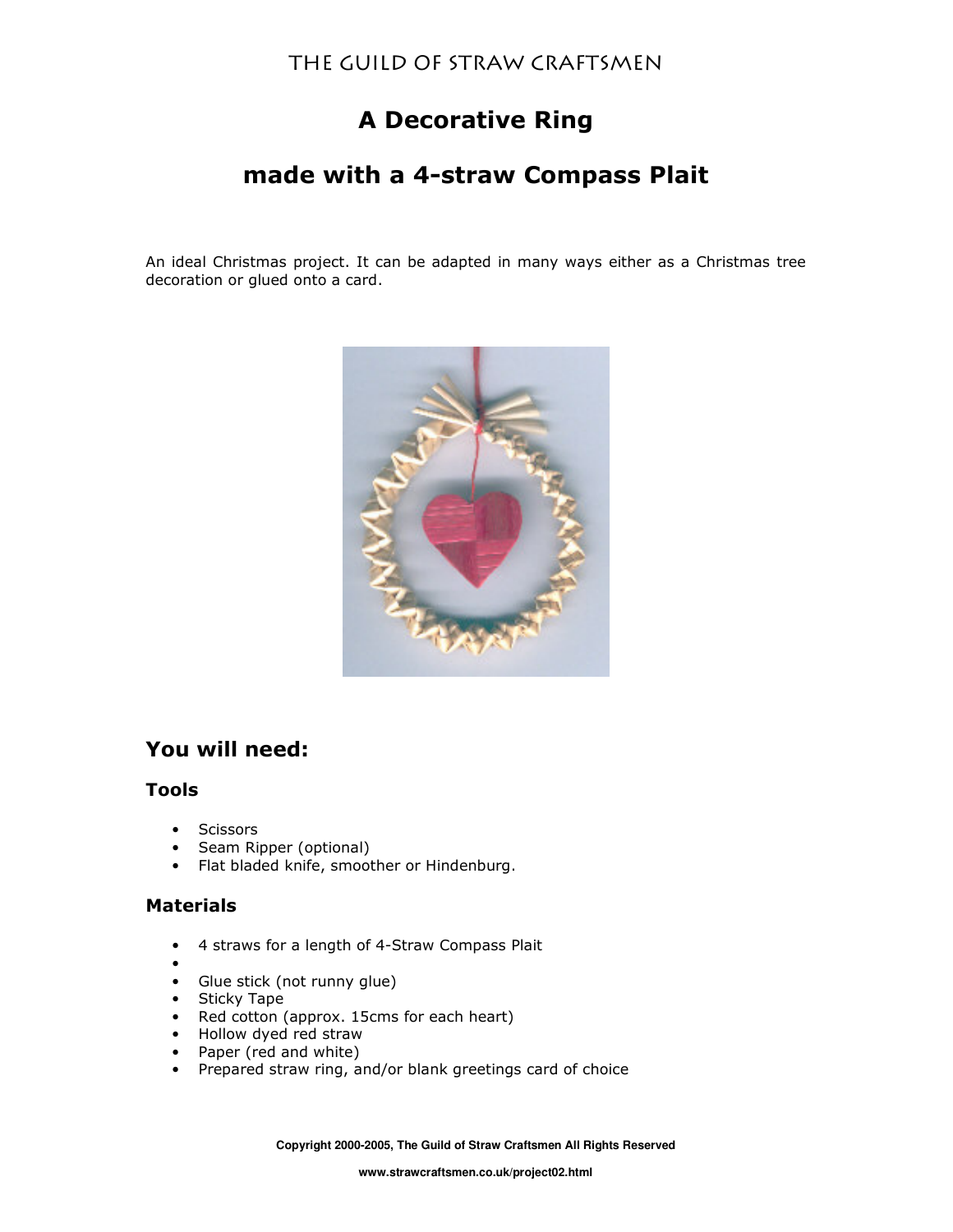## To make a 4-straw Compass Plait

This is an easy and very effective 4-straw plait.

- Step 1 Tie 4 straws tightly together under the heads with a clove hitch. Spread out into NESW.
- Step 2 Bring N down to lie by S. Take S up to where N was.

In a similar move, bring E across to Step 3 lie by W. Take W across to where E was.

Step 4 It is important to keep the straws parallel as they cross over. Looking down on your plait it should look like this:

When you have completed the required length of plait, bring all four straws up together and tie securely with a clove hitch.

### To make the decorative ring

Plait a sufficient length of 4-straw Compass Plait (see above) Cut off the wheat ears, and tie one end of the plait to the other, in a loop. Place your loop in a heat proof jug and cover with hot water; allow it to soak for a few minutes. This will render the plait pliable again. Remove the loop and place round a circular former (plastic pill bottle, pie funnel, etc.) that is large enough to stretch the plait very slightly. Allow to dry overnight, then remove from former. This should result in a nicely circular ring.

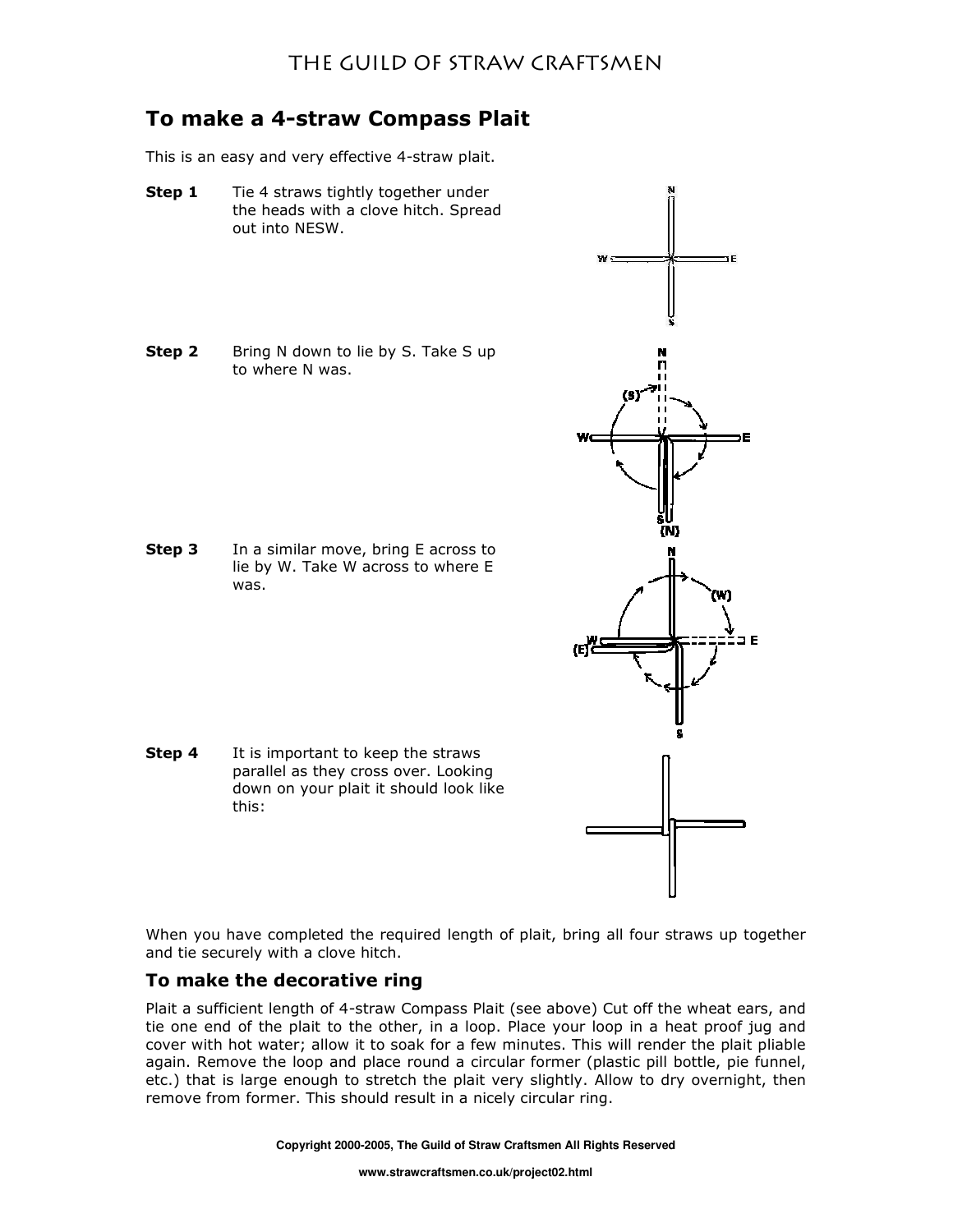## Making the marquetry heart

### **Preparation:**

1. Draw out on your red paper one block of eight 1.5cm squares arranged in one line.



2. Draw out two blocks of four 1.5cm squares arranged in a cube.



Tip: Rule out a complete sheet of A4 white paper into 1.5cm squares, and keep this as your master copy.

Photocopy this sheet on to red paper. You can then easily cut out your single line of 8 blocks and your two squares of 4 blocks.

3. Trace off and cut out the heart shape on to card for use as a template.



4. Preparation of straw ribbons - see steps 2, 3, 4 in the Greetings Card project. Each heart will require one or two strips (depending on the diameter of your straw) of not less than 12cms in length.

### The marquetry heart

#### Step 1

Prepare your straw. You will need straw that is hollow, i.e. straw that has a thin wall, not a thick wall or a pithy stem. If using the top section, cut off the head of wheat, then cut again just above the node. Slide off the leaf sheath. The middle section in between the nodes can also be used, but you will find it tougher. You now have a tube of straw.

#### Step 2

Damp your straw slightly, (put it in water for a minute or two) then split it from top to bottom either with one scissor blade, a seam ripper, or one of the straw splitters specially designed for the purpose (Hindenburg.).

Copyright 2000-2005, The Guild of Straw Craftsmen All Rights Reserved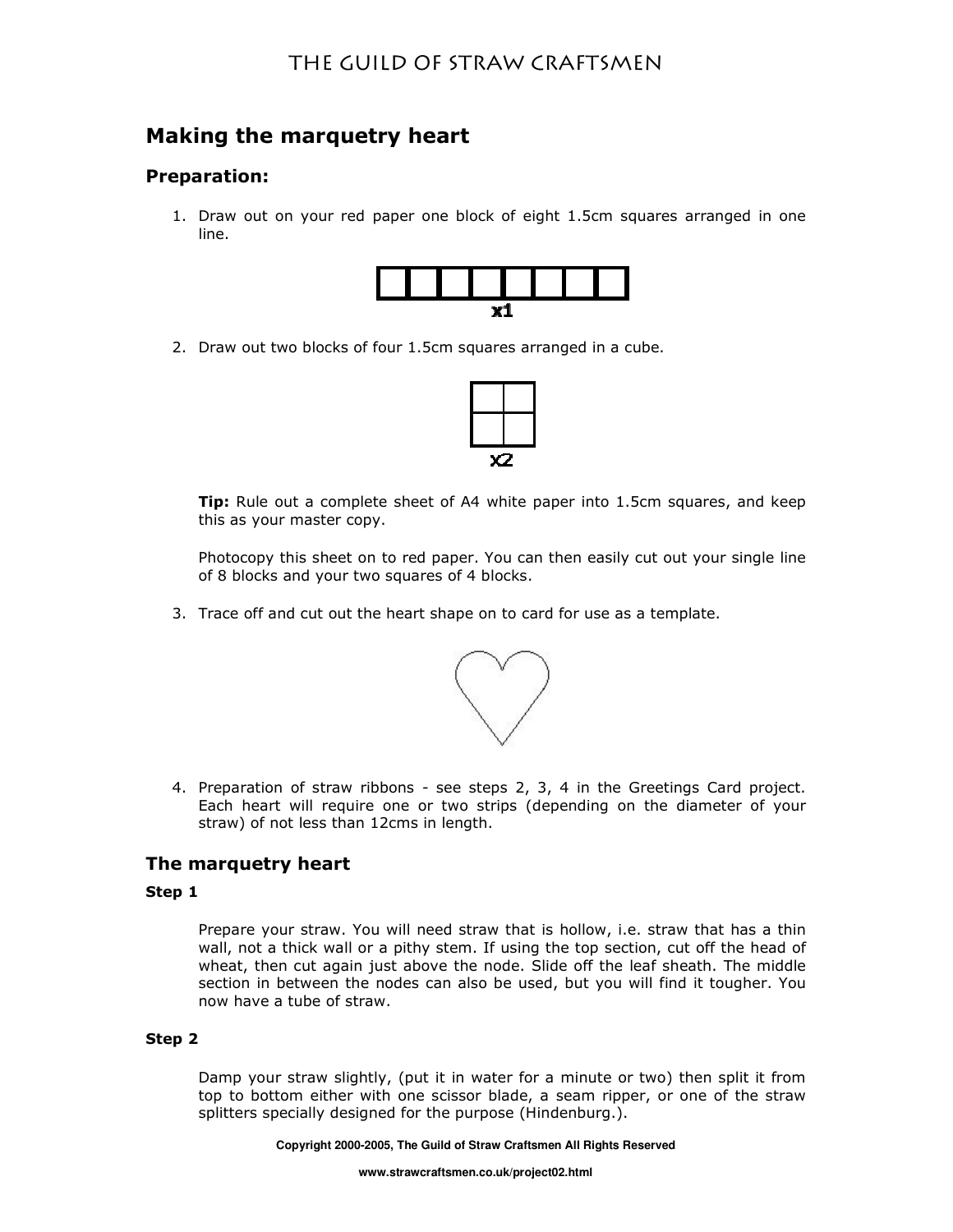#### Step 3

Carefully open the straw out flat. You will have one shiny side and one dull (pithy) side. On a flat surface, smooth the pith side with a flat bladed knife, a smoother or a Hindenberg. Gently scrape away the pith until you have a smooth flat ribbon of straw. Some people prefer to iron the straw flat (use a low temperature).

#### Step 4

Place glue on the pith side of your straw ribbon and stick it on the blank side of the long strip of red paper. If you are using thick straw, one straw ribbon should be sufficient to cover the paper, but if it is not, then you will need a second strip. Make sure the second strip is butted up to the first one and no paper shows through. If possible, allow to dry thoroughly under a weight.

#### Step 5

Turn the strip over, and carefully cut across the lines. This will give you eight identical straw squares.

#### Step 6

Take one of the square pieces of red paper and fold in half on the central line, then open it out again (you will see why later). Now carefully stick four of your small straw squares in place using the lines as a guide BUT stick one square with the grain of the straw horizontal, and the one next to it with the grain vertical. Most important of all is to ensure that the squares meet in the centre. The outside edges are not so critical as they will be trimmed off. Now repeat this process with the other piece of paper and the remaining four straw squares. Again, allow to dry thoroughly under a weight, if possible.

#### Step 7

Now take your card heart template, and trace off the shape onto the back side of each of your two squares, lining up the heart on the central crease that you made earlier. Cut out each heart.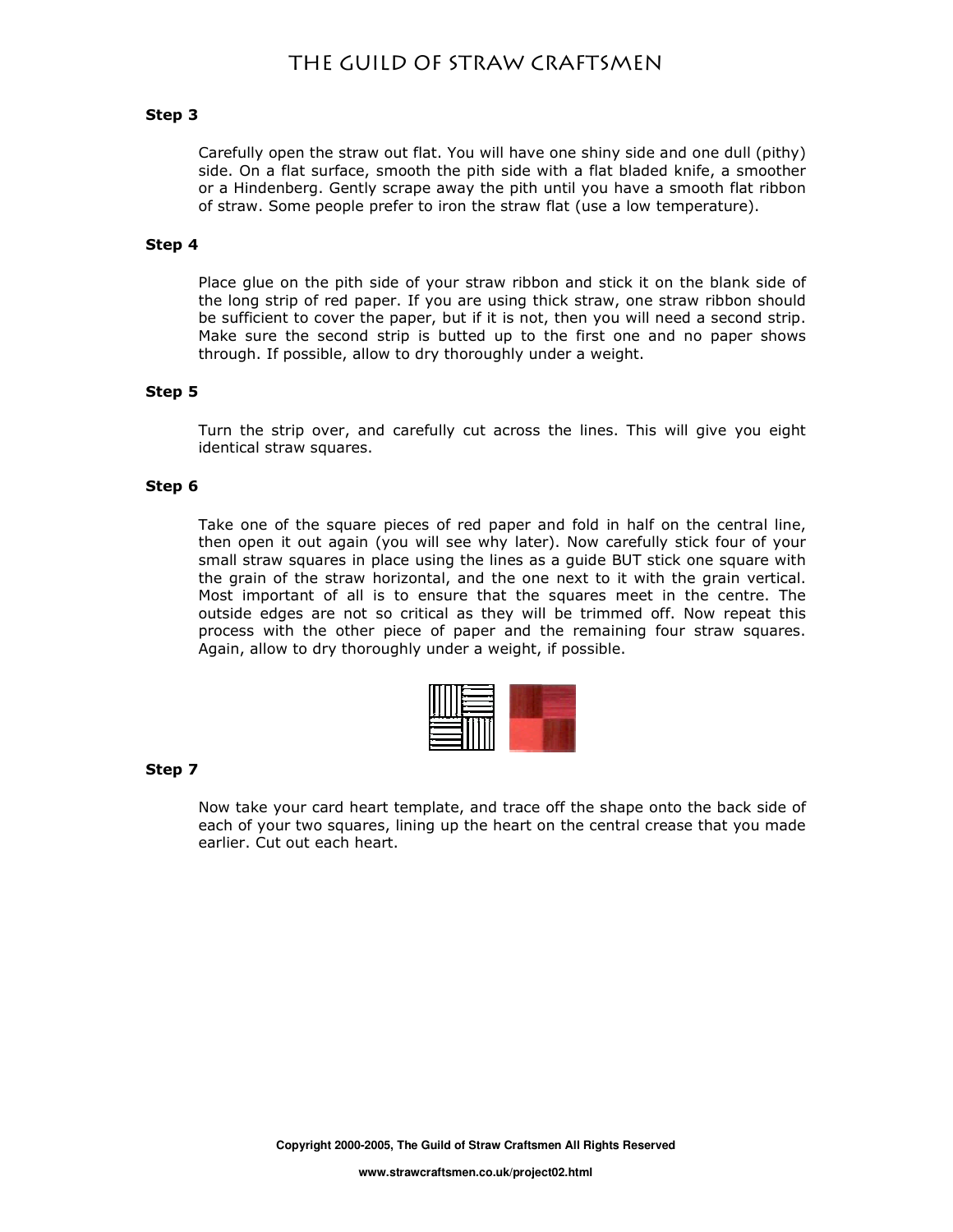#### Step 8

On the paper side of one of the hearts, secure your piece of red cotton thread with a very small piece of sticky tape, then stick the two hearts together, back to back. Trim if necessary.



#### Step 9

Secure the heart to the straw ring, allowing it to hang freely.

#### Step 10

With the remaining thread make another loop as a hanger.